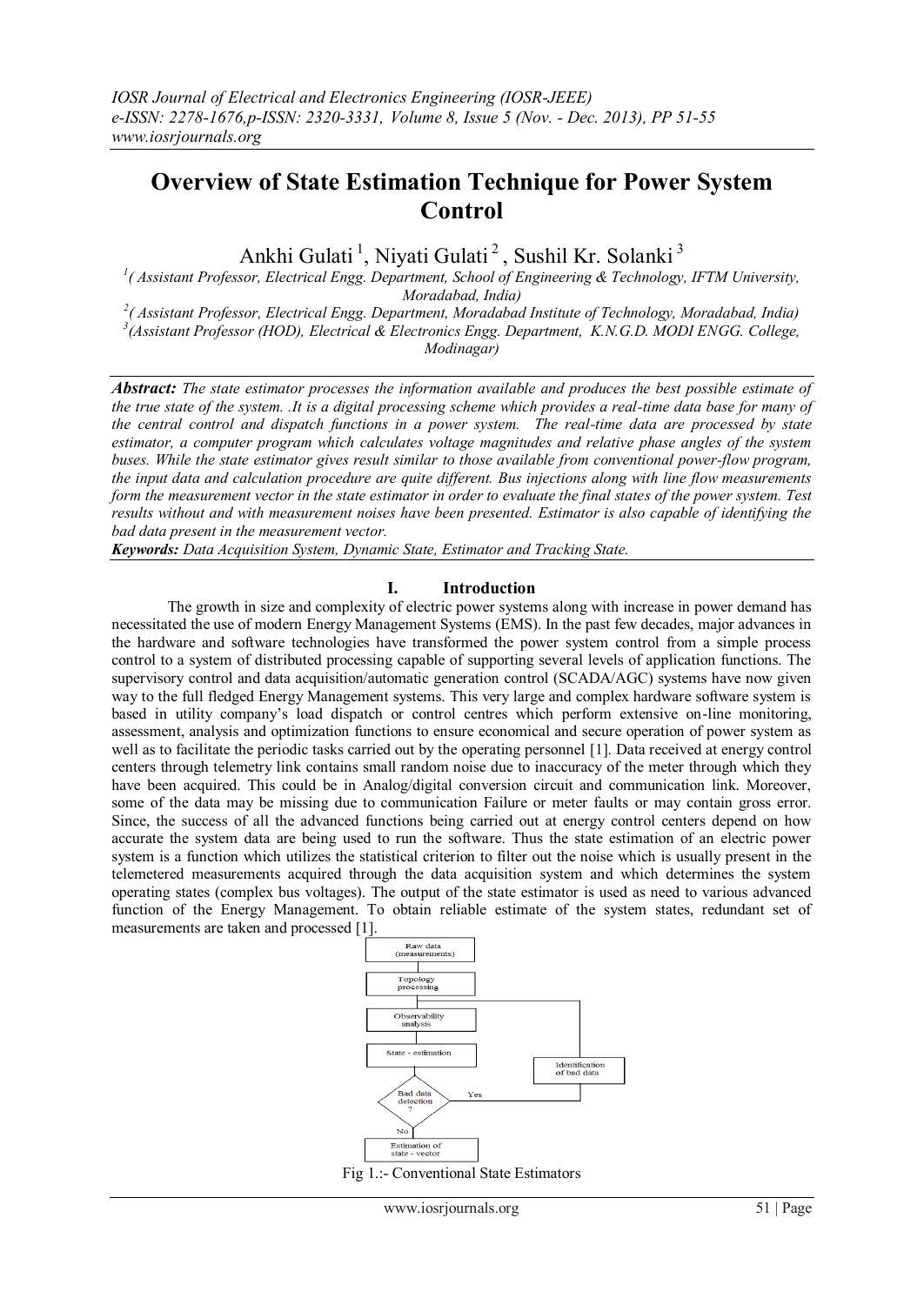# **II. Type Of State Estimation**

 Depending on the time variant or invariant nature of measurements and the static dynamic model of the power system states being utilized, the state estimation can be classified into three categories:

- *i. Static state estimation*
- *ii. Tracking state estimation*
- iii. *Dynamic state estimation*

*The static state estimation* is defined as the data processing algorithm for converting redundant meter readings and other available information in to an estimate of the vector, while measured data are taken to be time invariant and state model of the power system is considered [1-3].

*The tracking state estimation* algorithms are based on a simple extension of the static state estimation techniques. They utilize the recent available value of the system states to update their estimated values non iteratively during the subsequent sampling period. This class of estimators has been arisen from the natural need of making static state estimators as efficient as possible in regard to the computational speed making them more suitable for real-time implementation [4].

*The dynamic state estimator* utilizes, in addition to the present states, the previous estimates of the states. The capability of forecasting the state vector one step ahead is an important advantage of the advantage of the dynamic estimators. State prediction gives a longer decision time to the system operator, because economic dispatching, security assessment and other functions can be performed in advance. In dynamic state estimation, dynamic model for the time behaviour of system states is utilized, whereas tracking and static state estimators do not require any dynamic model of the system states. In the present thesis only static state estimation has been studied [5].

# **III. Classification Of Error**

 Observability analysis determines whether the given numbers of measurements are estimating the state vector. State estimator, computes the voltage magnitude and phase angle at every bus from the available realtime measurements, usually consisting of real and reactive power. Depending on the severity of errors introduced into telemetered measurements, they have been classified in to following three categories [7].

- *(i) Extreme error: where absolute difference between measured value and the true value exceeds 20* $\sigma$ *;*  $\sigma$ *being the standard deviation of measurements.*
- *(ii) Gross error (Bad data): where absolute difference between measured value and the true value is between*  $5 \sigma$  *and*  $20 \sigma$ .
- *(iii) Normal error: where absolute difference between measured value and true value is less than 5.*

 The extreme erroneous data are rejected by pre-filtering and measurements. Simple checks on the incoming raw measurements data (e.g. Limit cheeks) can be eliminated certain successively bad data. However, some gross errors will pass through this pre-filtering and enter the estimation process, where there effect on the final solution must be minimized eliminated completely. The gross errors may be due to malfunction of the meter or breakdown of the equipment.

 Bad data processor detects the presence of bad data (gross error) in the measurements .after bad data is detected; it identifies which measurements are bad. These are eliminated from the set of measurements to be utilized for the state estimation.

## **IV. Modelling Of Static State Estimation**

Within energy management systems, state estimation is a key function for building a real-time model. A real-time model is a quasi-static mathematical representation of the current conditions in an interconnected power network. This model is extracted at intervals from snapshots of real-time measurements (both analog and status). The new modelling needs associated with the introduction of new control devices and the changes induced by emerging energy markets are making state estimation and its related functions more important than ever.

## **V. Network Real-Time Modelling**

 Network real-time models are built from a combination of snapshots of real-time measurements and static network data. Real time measurements consist of analog measurements and statuses of switching devices, whereas static network data correspond to the parameters and basic substation configurations.

 The real-time model is a mathematical representation of the current conditions in a power network extracted at intervals from state estimation results. Ideally, state estimation should run at the scanning rate (say,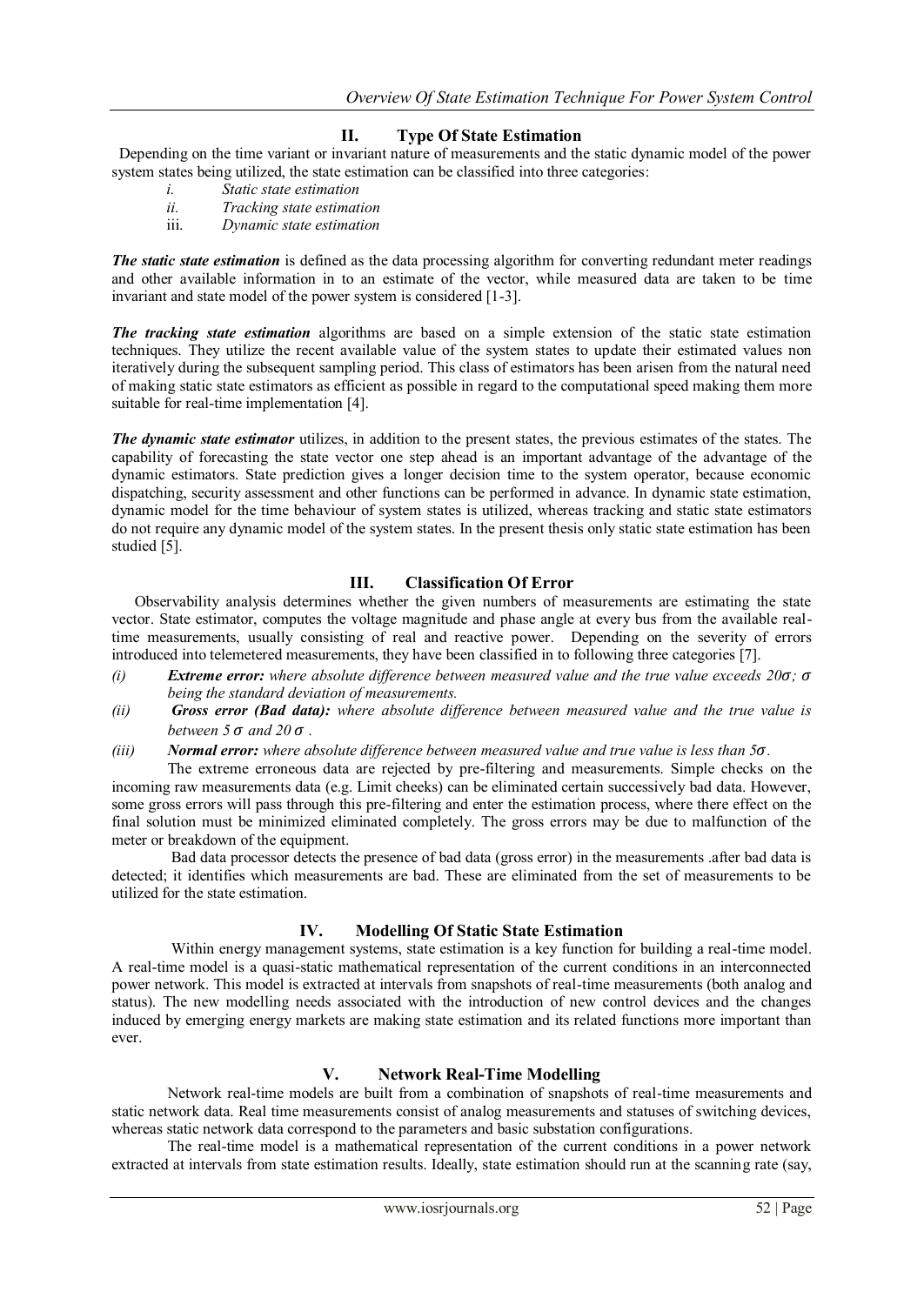at every two seconds). Due to computational limitations, however, most practical estimators run every few minutes or when a major change occurs [8].



## **VI. Bad Data Processing**

Static-state estimation is related in many ways to conventional load-flow calculations. However, the state estimator is designed to handle the many uncertainties associated with an actual system using meter readings telemetered in real time to a digital computer. Uncertainties arise because of meter and communication errors, incomplete metering, errors in mathematical models, unexpected system changes, etc. The purpose of a static state estimator is to "clean up" the incoming data (actual measurements, system status information, and possibly pseudo measurements) and provide the rest of the control computer or the system operator with a "reliable" set of numbers (the state estimate) which are truly representative of the actual system. Thus there is a great conceptual and practical difference between static-state estimation as a part of a real-time control system and the usual load-flow studies done the office for system planning

#### **VII. Problem Statement**

Static-state estimation is related to conventional load-flow calculations. However, the state estimator is designed to handle the many uncertainties associated with trying to do an on-line load flow for an actual system using meter readings telemetric in real time to a digital computer. Uncertainties arise because of meter and communication errors, incomplete metering, errors in mathematical models, unexpected system changes, etc. These uncertainties make for large differences between the usual load flow studies done in the office for system planning and on-line estimation done as part of a control system. Three possible approaches for obtaining the crucial data base of Fig.2. are:

- 1) data acquisition with no processing
- 2) data acquisition with digital computer used for data logging, limit checking, and simple logic comparisons between redundant measurements of essentially the same variable
- 3) data acquisition with a digital computer used in a systematic way, based on a mathematical model, to clean up the data (by treating small random errors, bad data, modelling errors, and parameter errors), and to compute (estimate) quantities and variables which are not directly measured. The third approach is static state estimation.

#### **VIII. Conventional State Estimation**

 In conventional state estimation, network real-time modelling is decomposed into: i) the processing of logical data (the statuses of switching devices) and ii) the processing of analog data (e.g., power flow, power injection, and voltage magnitude measurements). During topology processing, the statuses of breakers/switches are processed using a bus section /switching-device network model of the type illustrated in Fig.1. During observability analysis and state estimation, the network topology and parameters are considered as given, and analog data are processed using the bus/branch network model. In the conventional approach, logical data are checked by the topology processor and the analog data are checked by the state estimator [8].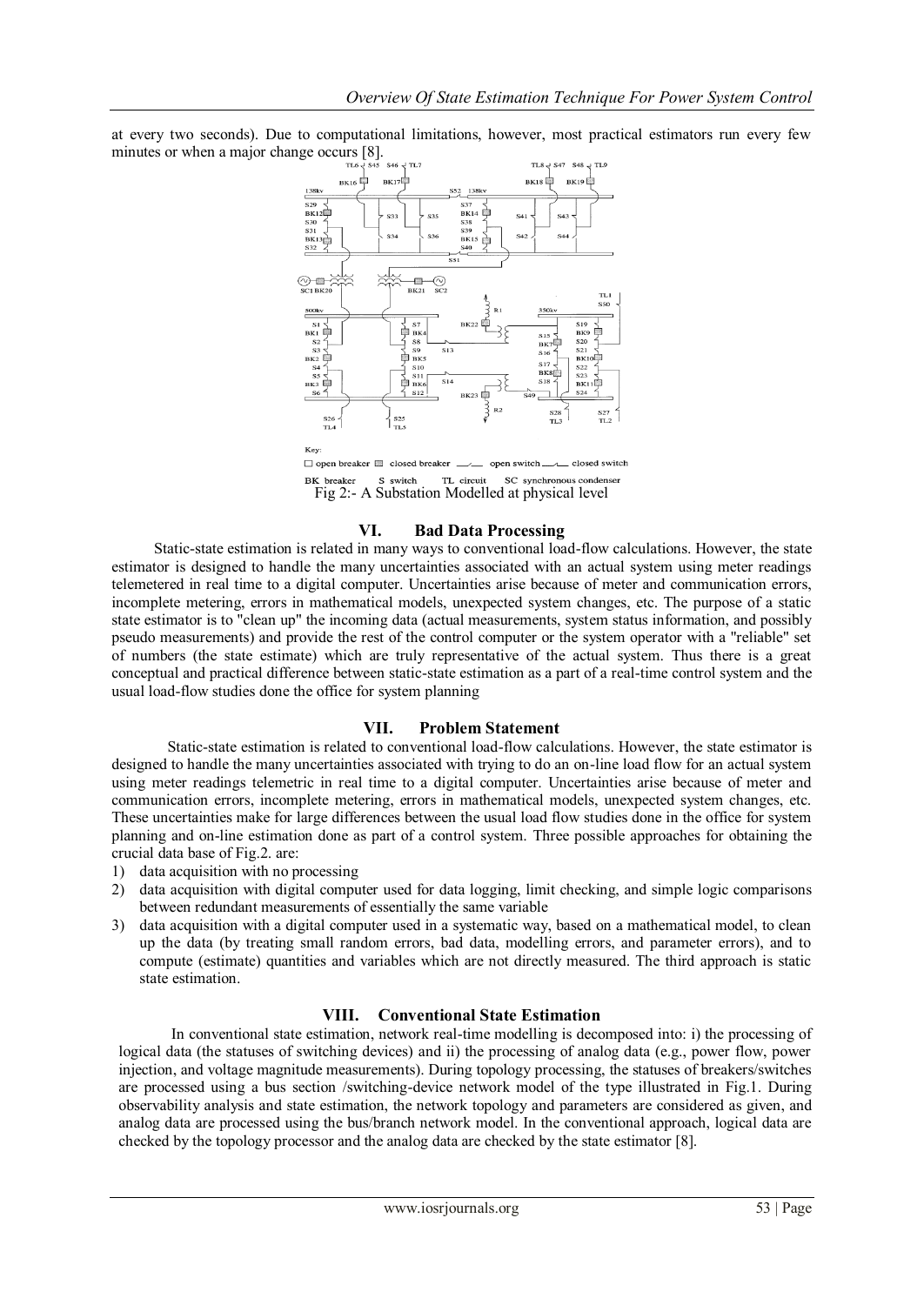# **IX. Generalized State Estimation**

 In generalized state estimation there is no clear-cut distinction between the processing of logical and analog data since network topology processing may include local, substation level, state estimation, whereas when state estimation is performed for the whole network, parts of it can be modelled at the physical level (bus-section/switching-device model). The term generalized is used to emphasize the fact that not only states, but also parts of the network topology, or even parameters, are estimated. The explicit modelling of switches facilitates bad data analysis when topology errors are involved (incorrect status of switching devices). In this case, state estimation is performed on a model in which parts of the network can be represented at the physical level. This allows the inclusion of measurements made on zero impedance branches and switching devices. The conventional states of bus voltages and angles are augmented with new state variables. Observability analysis is extended to voltages at bus sections and flows in switching devices, and if their values can be computed from the available measurements they are considered to be observable.

## **X. The Structure And Formation**

 The phase angles of the voltages at different substations of the systems cannot be economically measured, but voltage magnitudes are routinely monitored. In order to estimate both voltage angles and magnitudes, we must choose the angle at one of the N buses of the system as reference for all other angles, which leaves N-1 angles and N magnitudes to be calculated by Eq. hence the state estimation Jacobian  $H_x$ , unlike the square Jacobian **j** of convectional Newton–Raphson power flow, always has (2N-1) columns and a larger number Nm of rows, Each row of  $H_x$  corresponds uniquely to one of the measured quantities indicated in the transmission–line equivalent circuit of fig.3. namely,

- $\triangleright$  The voltage magnitude |V<sub>i</sub>| at a typical bus 'i',
- $\triangleright$  The active power P<sub>i</sub> injected into the network at bus 'i',
- $\triangleright$  The reactive power  $Q_i$  injected in to the network at bus 'i',
- The active power flow  $P_{ij}$  at bus i or  $P_{ji}$  at bus j in the line connecting buses i and j,<br>
The reactive power flow  $Q_{ij}$  at bus i or  $Q_{ij}$  at bus i in the line connecting buses
- The reactive power flow  $Q_{ii}$  at bus i or  $Q_{ii}$  at bus j in the line connecting buses i and j. Although linecharging capacitances is shown in Fig.3. line-charging megavars.



Fig.3: The per-phase representation of transmission line

## **XI. Least Squares Method**

The electric power transmission system uses wattmeters, varmeters, voltmeters, and current meters to measure real power, reactive power, voltages, and currents, respectively.

 These continuous or analog quantities are monitored by current and potential transformers and buses of the power plants and substations of the system. The analog quantities pass through transducers and analogto-digital converters, and the digital outputs are then telemetered to the energy control center over various communication links. The data received at the energy control center is processed by computer to inform the system operators of the present state of the system. The acquired data always contains inaccuracies which are unavoidable since physical measurements (as opposed to numerical calculations) cannot be entirely free of random errors or noise. These errors can be quantified in a statistical sense and the estimated values of the quantities being measured are then either accepted as reasonable or rejected if certain measures of accuracy are exceeded

## **XII. Weighted Least Squares (Wls) Estimation**

 In view of the uncertainties in the measurements in the measurements, the stochastic approach of estimation theory provides a useful tool for determining the system states. In presence of white Gaussian noise the optimal estimate of state variable  $\hat{x}$  is given by that value of x for which the scalar sum of the weighted